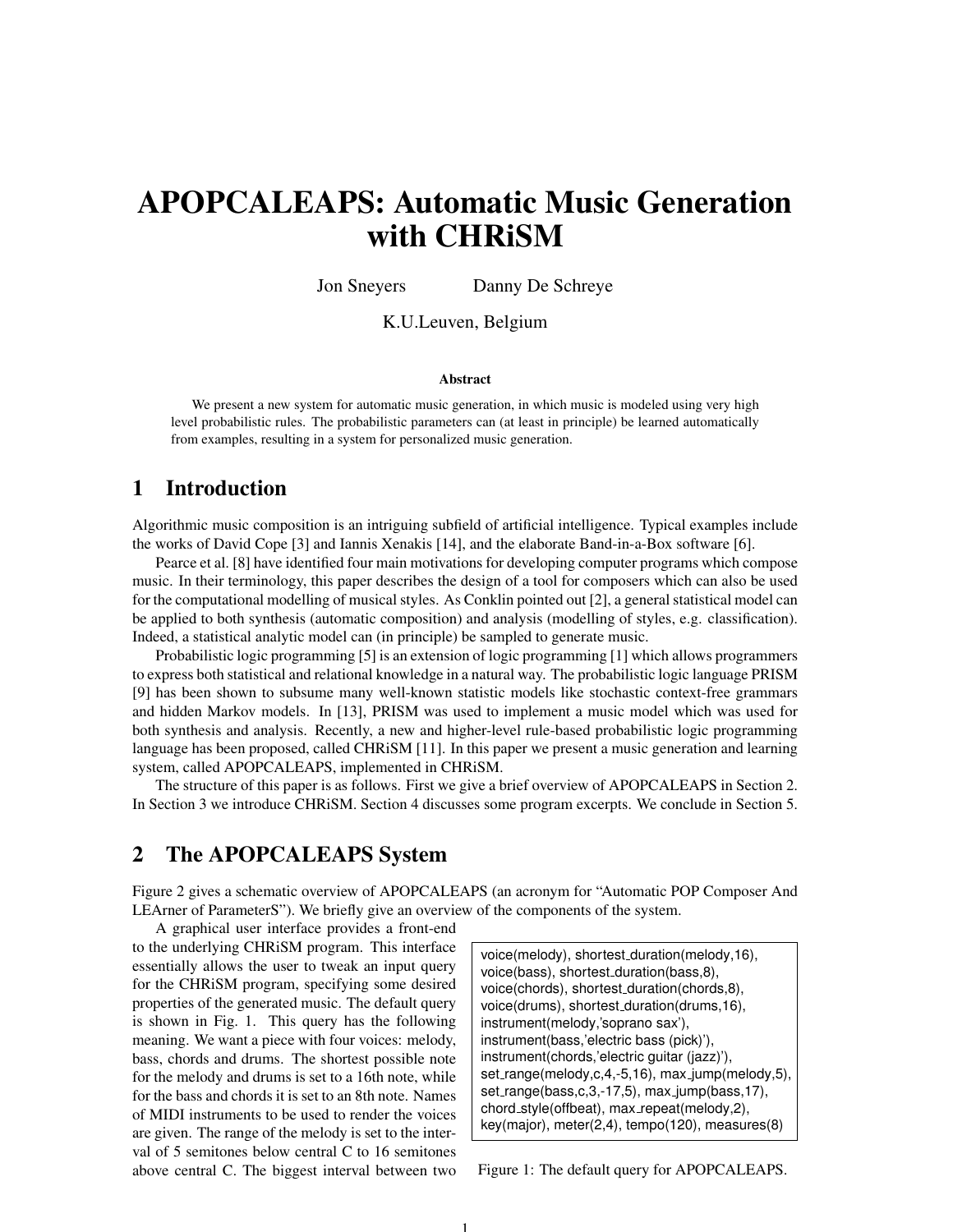

Figure 2: An overview of the APOPCALEAPS system.



Figure 3: Example output of the APOPCALEAPS system (fragment).

consecutive melody notes is set to 5 semitones. The bass has a lower range and is allowed to make bigger jumps. Chords are preferably on off-beats, and the melody should not have more than two consecutive repeated notes. The piece should be in a major key. The meter is 2/4, the tempo is 120 bpm, and the length of the piece to be generated is 8 measures.

The GUI also allows users to modify the probability distributions used inside the CHRiSM program. Based on the query and these probability parameters, the CHRiSM program generates output, rendered by LilyPond [7] as both a score and a MIDI file. Figure 3 shows a fragment of an output example.

Next, the user listens to the generated music and selects the good pieces (according to his own taste). The selected pieces are used as a training set for a learning algorithm that adjusts the probability parameters. Using the new parameters, more (and hopefully better) output is generated and selected for addition to the training set. This iterative interactive process results in a personalized music generation system.

Although all major parts of the APOPCALEAPS system have been implemented, we will focus on the CHRiSM program that produces the output, given a query. Learning works in principle, but it is computationally too expensive to be tested in practice on nontrivial examples. The main issue is that the current CHRiSM system is not yet able to deal efficiently with large output spaces — although this is the subject of ongoing work [10]. Hence we leave this part of the APOPCALEAPS system as future work, and use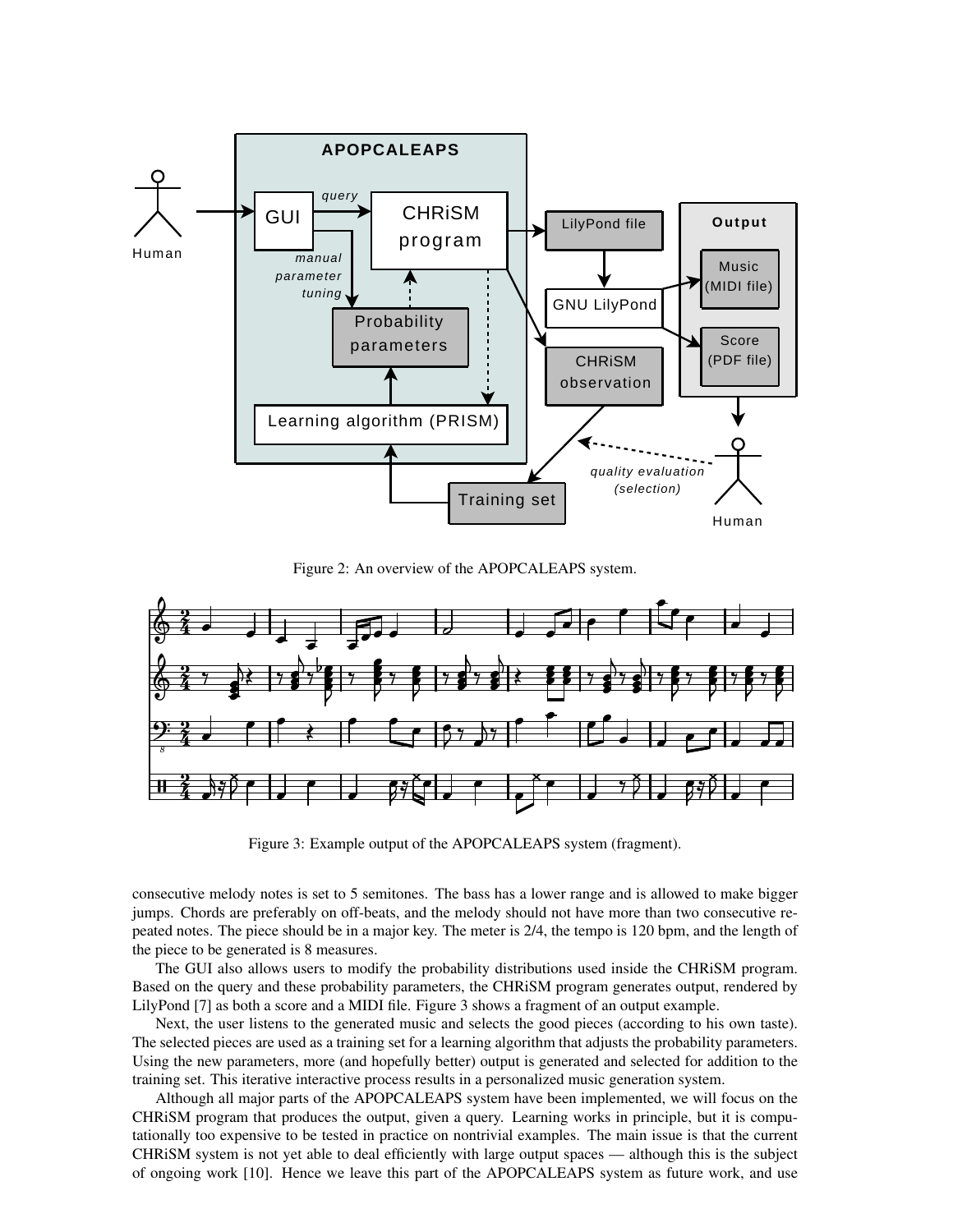manually tuned probability parameters for now.

The above description of a personalized music generation system, as illustrated in Fig. 2, is only one way to use APOPCALEAPS. It could also be used for other purposes. For example, classification of existing music could be done by training several instances of the model, one per category, based on a number of manually classified examples. Unknown examples can then be classified by computing their likelihood under each model instance. Other potential applications include finding the most likely chord sequence underlying a given piece, completing partial pieces, generating variations on a piece, etc.

The core component of the APOPCALEAPS system is a CHRiSM program. In Section 4 we will look at excerpts from this program. But first we introduce CHRiSM.

## 3 CHRiSM

CHRiSM (CHance Rules induce Statistical Models) is a new programming language for probabilistic logic learning [11]. It is based on a combination of CHR and PRISM.

CHR (Constraint Handling Rules) [4] is a high-level language extension based on multi-headed rules. Originally CHR was designed as a special-purpose language to implement constraint solvers, but in recent years it has matured into a general purpose programming language [12]. Being a language *extension*, CHR is implemented on top of an existing programming language, which is called the *host language*. An implementation of CHR in host language X is called CHR(X). For instance, several CHR(Prolog) systems are available. The implementation of CHRiSM is based on a CHR(PRISM) system.

PRISM (PRogramming In Statistical Modeling) [9] is a probabilistic extension of Prolog. It supports several probabilistic inference tasks, including sampling, probability computation, and expectationmaximization learning. We assume the reader to be familiar with Prolog [1].

#### 3.1 Syntax and Semantics

A CHRiSM program P consists of a sequence of *chance rules*. Chance rules rewrite a multiset S of data elements, which are called (CHRiSM) *constraints* (mostly for historical reasons). Syntactically, a constraint  $c(X_1,..,X_n)$  looks like a Prolog predicate: it has a functor c of some arity n and arguments  $X_1,..,X_n$  which are Prolog terms. The multiset S of constraints is called the *constraint store* or just *store*. The initial store is called the *query* or *goal*, the final store (after exhaustive rule application) is called the *answer* or *result*.

**Chance rules.** A chance rule is of the following form:  $P$  ?? Hk \ Hr <=> G | B.

where P is a probability expression (as defined below), Hk is a conjunction of (kept head) constraints, Hr is a conjunction of (removed head) constraints, G is a guard condition (a PRISM goal to be satisfied), and B is the body of the rule. If Hk is empty, the rule is called a *simplification* rule and the backslash is omitted; if Hr is empty, the rule is called a *propagation* rule and it is written as "P ?? Hk ==> G | B". If both Hk and Hr are non-empty, the rule is called a *simpagation* rule. The guard G is optional; if it is removed, the "|" is also removed. The body B is a conjunction of CHRiSM constraints, PRISM goals, and probabilistic disjunctions (as defined below). A non-probabilistic chance rule has P equal to 1; the "1 ??" may be removed and it corresponds to a regular CHR rule.

Intuitively, the meaning of a chance rule is as follows: If the constraint store S contains elements that match the head of the rule and furthermore, the guard G is satisfied, then we can consider rule application. The subset of S that matches the head of the rule is called a rule *instance*. Depending on the probability expression P, the rule instance is either ignored or it actually leads to a rule application. Every rule instance may only be considered once. Rule application has the following effects: the constraints matching Hr are removed from the constraint store (the constraints matching Hk are kept), and then the body B is executed, i.e. PRISM goals are called and CHRiSM constraints are added to the store.

Probability expressions. A probability expression P is either a number or arithmetic expression that indicates a probability, or it is an *experiment name*. The latter is a Prolog term which should be ground when the rule is considered. It indicates an unknown probability distribution. Initially, unknown probabilities are set to a uniform distribution. They can be changed manually using PRISM's set sw/2 builtin, or automatically using PRISM's EM-learning algorithm. The arguments of an experiment name can include *conditions*, which are of the form "cond C". Such arguments are evaluated at runtime and replaced by either "yes" or "no", depending on whether call(C) succeeded or failed.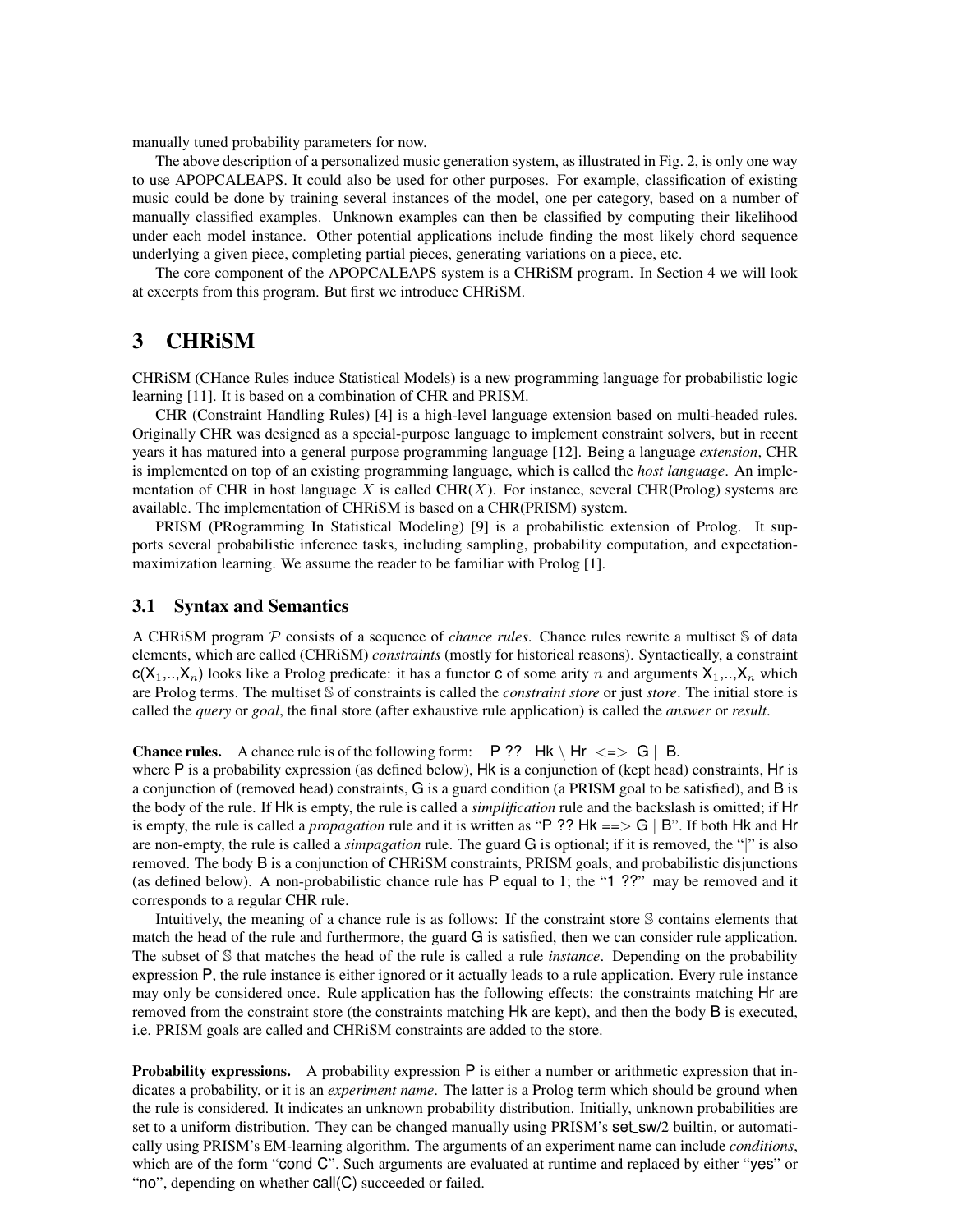Probabilistic disjunction. The body B of a CHRiSM rule is defined as a conjunction of PRISM goals, CHRiSM constraints, and explicit or implicit probabilistic disjunctions of bodies. Explicit probabilistic disjunctions are of the form "D1:P1 ; ... ; Dn:Pn", where a disjunct Di is chosen with probability Pi. The probabilities should sum to 1. Implicit probabilistic disjunctions are of the form "P ?? D1 ; ... ; Dn", where P is an experiment name determining the probability distribution.

PRISM predicates. Since CHRiSM is based on CHR(PRISM), all features of PRISM can also be used in the body of chance rules. In particular, the PRISM built-in  $msw(E,V)$  can be used to randomly sample experiment E and unify V with its outcome value. The outcome space of experiment E has to be declared using values(E,VL), where VL is a (finite) list of ground Prolog terms. The probability distribution can be set using  $set\_sw(E, PL)$ , where PL is a list of probabilities (one for every outcome value).

**Operational Semantics.** The abstract operational semantics of a CHRiSM program  $\mathcal P$  is given by a (probabilistic) state-transition system that resembles the abstract operational semantics  $\omega_t$  of CHR [12]. We use the symbol  $\omega_t^{\gamma}$  to refer to the abstract operational semantics of CHRiSM and  $-\frac{p}{\gamma}$  $\Rightarrow$  to denote a transition with probability  $p$ . It is formally defined in [11]. If all rule probabilities are 1 and the program contains no probabilistic disjunctions — i.e. if the CHRiSM program is actually a CHR program — then the  $\omega_t^{\gamma}$ ? semantics boils down to the  $\omega_t$  semantics of CHR.

## 3.2 Full and Partial Observations

A full observation  $Q \leq z \leq 1$  A denotes that there exist a series of probabilistic choices such that a derivation starting with query Q results in the answer A. A partial observation  $Q == > A$  denotes that an answer for query Q contains at least A:  $Q == > A$  holds if  $Q \leq = > B$  with  $A \in B$ .

The following PRISM built-ins can be used to query a CHRiSM program:

- sample Q : probabilistically execute the query Q;
- prob  $Q \leq r$  : compute the probability that  $Q \leq r$  and  $Q \leq r$  and  $Q \leq r$  are chance that the choices are such that query Q results in answer A;
- prob  $Q == > A$ : compute the probability that an answer for  $Q$  contains A;
- learn(L) : perform EM-learning based on a list L of observations

For more information about CHRiSM we refer to [11].

## 3.3 Examples

To illustrate the semantics of CHRiSM rules, we give a few examples. As a first toy example, consider the following CHRiSM program for tossing a coin:

toss  $\le$  head:  $0.5$ ; tail:  $0.5$ .

The query toss results in head or tail, with 50% chance each. The query toss, toss has four possible outcomes, each with 25% chance: "head, head", "head, tail", "tail,head", and "tail,tail".

#### 3.3.1 Rock-paper-scissors

Consider the following CHRiSM program simulating "rock-paper-scissors" players:

```
player(P) <=> choice(P) ?? rock(P) ; scissors(P) ; paper(P).
rock(P1), scissors(P2) ==> winner(P1).
scissors(P1), paper(P2) ==> winner(P1).
paper(P1), rock(P2) ==> winner(P1).
```
We assume that each player has his own fixed probability distribution for choosing between rock, scissors, and paper. This is denoted by using choice  $(P)$  as the probability expression for the choice in the first rule: the probability distribution depends on the value of P and thus every player has his own distribution. However, these distributions are not known to us. By default, the unknown probability distributions for, say, t om and  $\dot{\gamma}$  on are therefore both set to the uniform distribution (cf. Figure 4). Here is a possible interaction: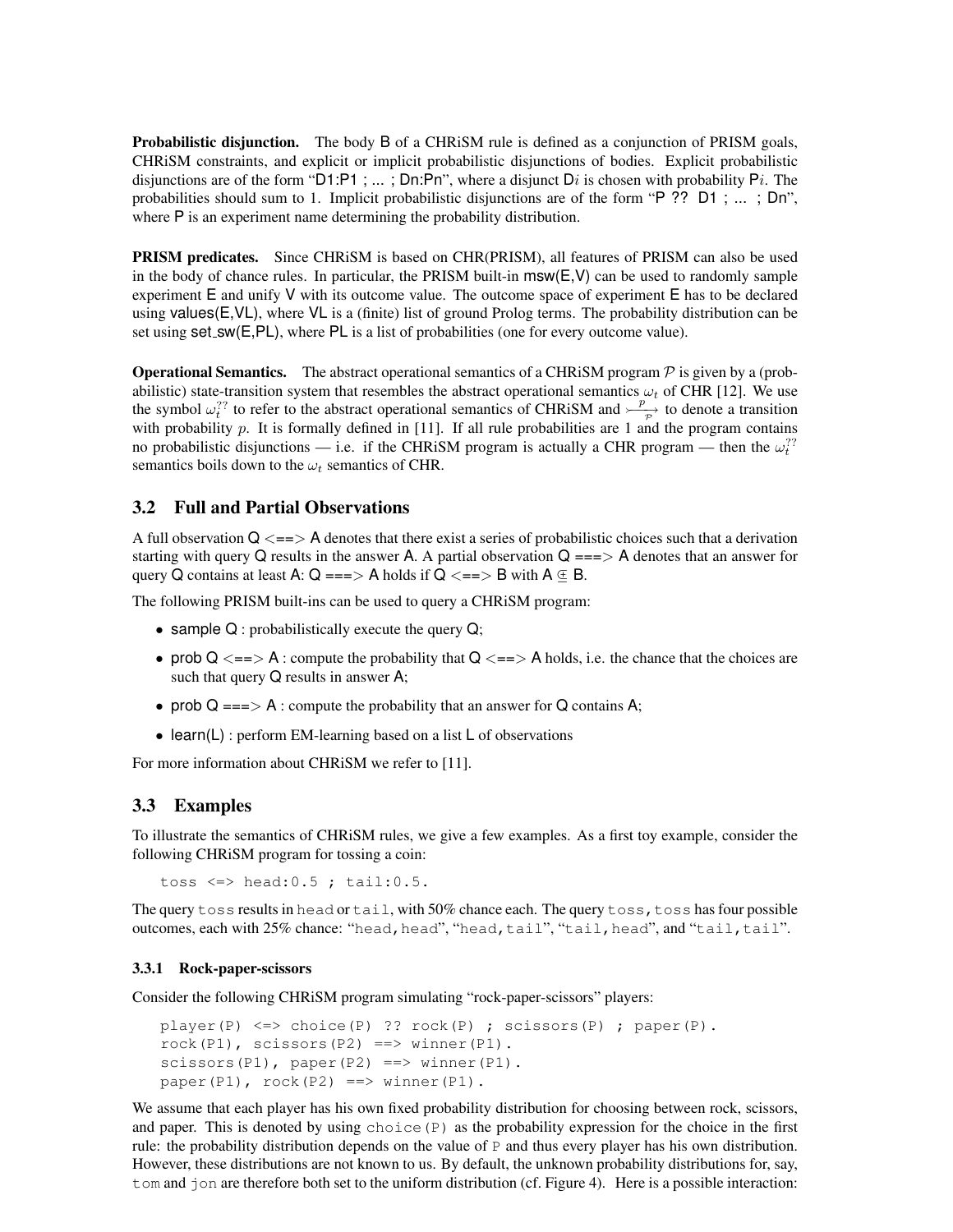

Figure 4: A derivation tree for the rock-paper-scissors example.

```
?- sample player(tom),player(jon)
player(tom),player(jon) <==> rock(jon),rock(tom).
?- sample player(tom),player(jon)
player(tom),player(jon) <==> rock(jon),paper(tom),winner(tom).
?- prob player(tom),player(jon) ===> winner(tom)
Probability of player(tom),player(jon)===>winner(tom) is: 0.333333
```
Now suppose that we watch 100 games, and want to use our observations to obtain a better model of the playing style of both players. If we can fully observe these games, then this is easy: we can just use the frequency with which each player played rock, paper or scissors as an estimate for the probability of him making that particular move. The situation becomes more difficult, however, if the games are only partly observable. For instance, suppose that we do not know which moves the players made, but are only told the final scores: tom won 50 games, jon won 20, and 30 games were a tie. Deriving estimates for the probabilities of individual moves from this information is less straightforward. PRISM comes with a builtin implementation of the EM-algorithm for performing parameter estimation in the presence of missing information [9]. We can use this algorithm to find plausible corresponding distributions:

```
| ?- learn([ (50 times player(tom),player(jon) ===> winner(tom)),
             (20 times player(tom),player(jon) ===> winner(jon)),
(30 times player(tom),player(jon) ===> ∼winner(tom),∼winner(jon))])
```
The PRISM built-in show\_sw shows the learned probability distributions, which do indeed (approximately) lead to the observation frequencies, e.g.:

```
| ?- show_sw
Switch choice(jon): 1 (p: 0.60057) 2 (p: 0.06536) 3 (p: 0.33406)
Switch choice(tom): 1 (p: 0.08420) 2 (p: 0.20973) 3 (p: 0.70605)
| ?- prob player(tom),player(jon) ===> winner(tom)
Probability of player(tom),player(jon)===>winner(tom) is: 0.499604
```
#### 3.3.2 Random graphs

Suppose we want to generate a random directed graph, given its nodes. The following chance rule generates every possible directed edge with probability 50%:

 $0.5$  ?? node(A), node(B) ==> edge(A,B).

Given the query node(x), node(y), node(z), there are 6 rule instances to be considered for this rule:  $\{A=x, B=y\}$ ,  $\{A=x, B=z\}$ ,  $\{A=y, B=x\}$ ,  $\{A=y, B=z\}$ ,  $\{A=z, B=x\}$ ,  $\{A=z, B=y\}$ . If for example only the first two rule instances are actually applied, then the result consists of the three original nodes plus edge(x,y) and edge(x,z). In total there are  $2^6$  possible results for this query, each with probability  $(1/2)^6$ .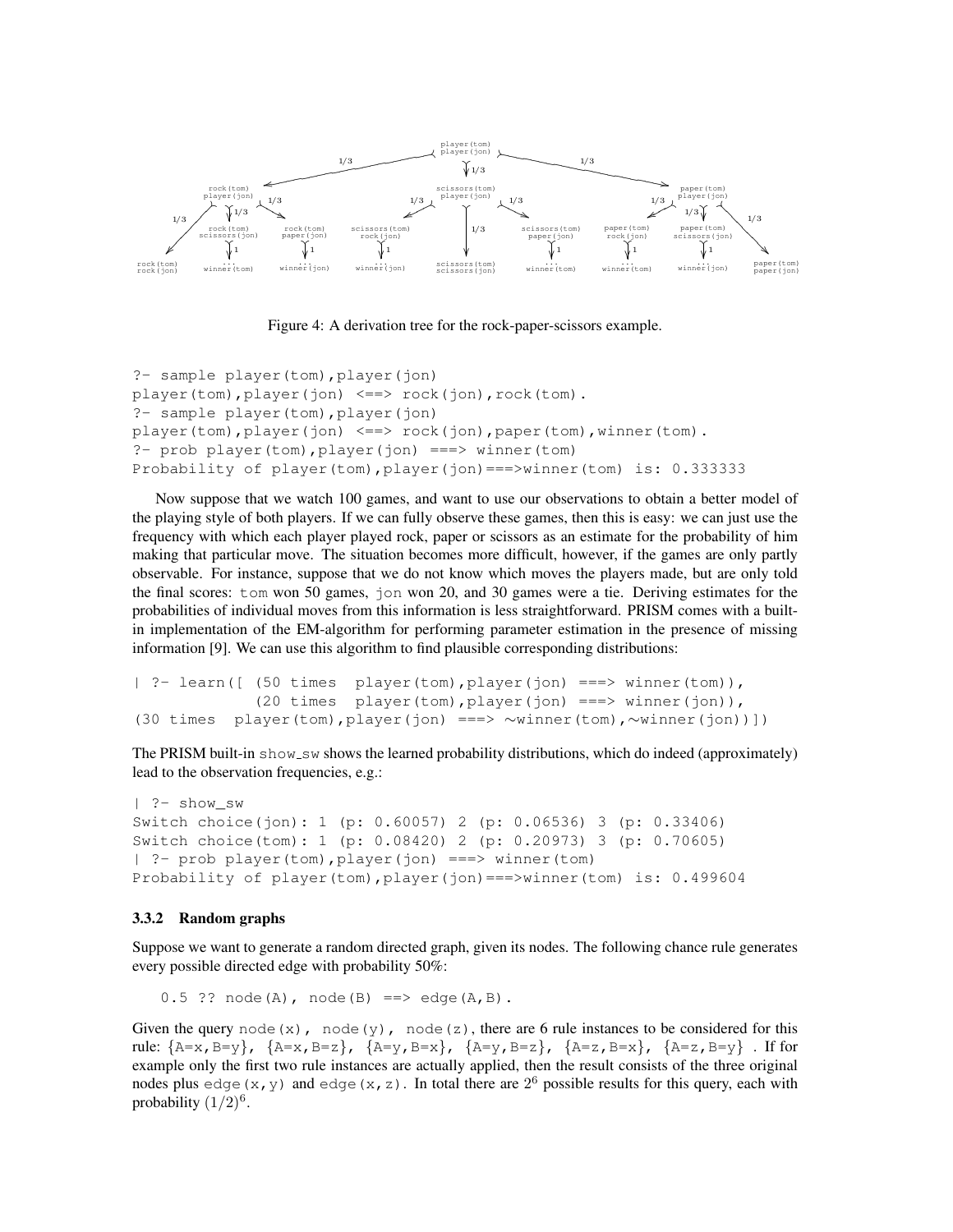# 4 The APOPCALEAPS system in detail

The CHRiSM program at the core of the APOP-CALEAPS system consists of about 50 CHRiSM rules (about 150 lines of code). Besides the actual program, there is some auxiliary code (about 100 lines of code) and the code to write out the output in LilyPond syntax (about 150 lines of code).

The program uses 7 parametrized probabilistic experiments, which give rise to 92 probability distributions in total. Fig. 5 shows the names and outcome spaces of these experiments. As will become clear, we have made several simplifying assumptions.

values(chord choice(C), [c,g,f,am,em,dm]). values(note choice(V,C,B), [c,d,e,f,g,a,b,r]). values(octave choice(mid), [-2,-1,0,+1,+2]). values(octave\_choice(low),  $[0, +1, +2]$ ). values(octave choice(high), [-2,-1,0]). values(drum choice(B), [bd,sn,hh,cymc,r]). values(chord\_type $(.,B), [0,7,r]$ ). values(split beat(V), [no,yes]). values(join\_notes( $V,$ ,  $,$ ,  $[$ no,  $y$ es]).

Figure 5: Parametrized probabilistic choices.

The first experiment, chord choice, determines the chord sequence. We restrict the set of possible

chords to C major, G major, F major, A minor, E minor and D minor. This covers a large subset of pop music (modulo transposition). The experiment is parametrized by the previous chord. Section 4.1 explains how this experiment is used.

The second experiment, note choice, determines the pitch of the notes of the melody and bass. For simplicity, we only allow pitches in the scale of C major (no accidentals). Besides these 7 pitches, rest (r) is also part of the domain. The experiment is parametrized by the type of voice (currently only melody or bass), the current chord, and the current abstract beat position. Abstract beat positions are defined as follows: "first" for the first beat of a measure, "strong" for other on-beats of a measure, "weak" for the off-beats of a measure, "prestrong" for positions just before an on-beat, and "weakest" for all other positions. We abstract the rhythm in this way to simplify the model.

The third experiment, octave choice, determines the octave of the notes. Jumps of up to two octaves up or down are supported. If the current octave is near the border of the voice range, the domain is reduced.

The fourth experiment, drum choice, determines the notes of the drum. The choices are restricted to bass drum, snare, hi-hat, crash cymbal, and rest. The experiment is parametrized by abstract beat.

The fifth experiment, chord type, determines the chord voice. This voice always plays a variant of the current chord, as determined by chord choice. The only options are: the chord itself (a triad), a seventh chord, and rest. This experiment is parametrized by the chord style (part of the query) and by abstract beat.

The sixth and seventh experiments determine the rhythm; we will discuss this later, in Section 4.2. Because of space restrictions, it is impossible to explain the entire CHRiSM program, even though it is not that long. Instead we will zoom in on a few rules.

## 4.1 Chord Sequence Generation

To keep things simple we assign one chord per measure and we model the chord sequence as a simple Markov chain as shown in Fig. 6 (arrow widths indicate probabilities). The transition probabilities were manually set to these values based on personal taste and experience. As mentioned in Section 2, they can, in principle, also be learned automatically from examples. Fig. 7 shows the CHRiSM rules to implement the chord sequence generation. We now briefly discuss them.

The input query specifies the key (key/1) and the number of measures (measures/1). The output chord sequence is encoded as  $mchord(X, C)$  constraints, where C is the chord for measure number X.

The first four rules make sure that if a piece is in a major key, the first and last measure get the chord "C major", while if it is in a minor key, they get "A minor".

The next two rules generate a sequence of measure/1 constraints (one for every measure), along with a sequence of next\_measure/2 constraints that connect every measure with its successor.

The last rule does the actual chord sequence generation. It reads as follows: if the chord of measure X is C, and the measure following X is Y (where Y is not the last measure M), then we choose a new chord NextC based on the probabilistic experiment chord choice $(C)$ , and set the chord of measure Y to be NextC.

#### 4.2 Rhythm Generation

The rhythm is generated in three steps. Firstly, for every voice, beat/5 constraints are generated for every beat in every measure, according to the meter specified in the query. The meaning of the arguments is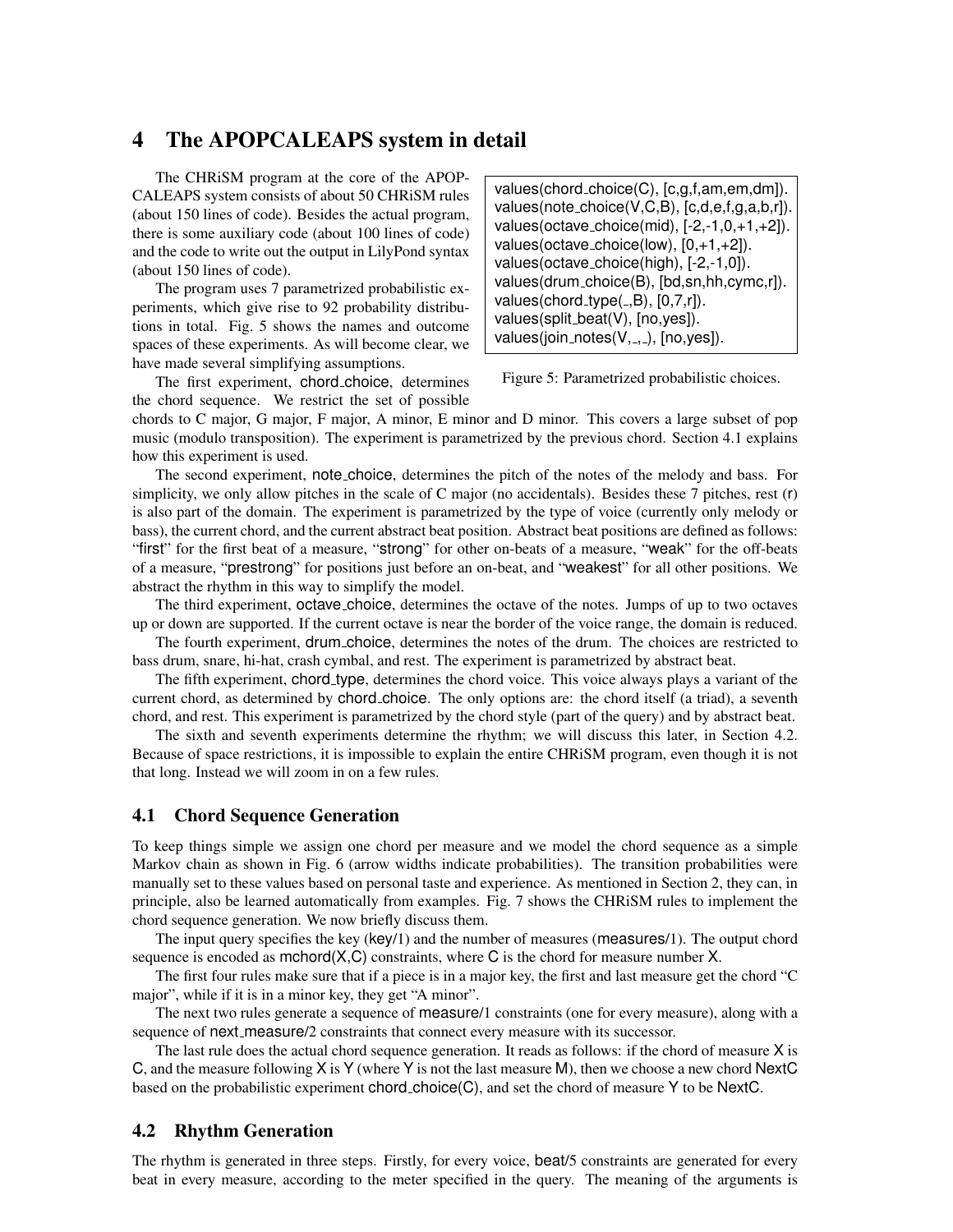

Figure 6: Chord transitions.

⇂  $\overrightarrow{a}$ 

2<br>4

?<br>2

2<br>4

 $\perp$ 

 $\overline{\phantom{a} }$ 

 $\overline{\phantom{a}}$ 

key(major), measure(1) == > mchord(1,c).  $key(major)$ , measures(N) ==> mchord(N,c).  $key(minor)$ , measure(1) ==> mchord(1,am).  $key(minor)$ , measures(N) ==> mchord(N,am).  $measures(N) ==> make-measures(N).$ make\_measures(N)  $\lt =$   $>$  N $>$ 0 | measure(N), N1 is N-1, next measure  $(N1,N)$ , make\_measures(N1).  $mchord(X,C)$ , next\_measure $(X,Y)$ , measures $(M)$  $\Rightarrow$  Y < M | msw(chord\_choice(C), NextC), mchord(Y,NextC).

Figure 7: CHRiSM rules for chord transitions.



Figure 8: Beat splitting.

⇂  $\overline{\phantom{a}}$ 

Figure 9: Beat joining.

as follows: beat( $V, M, N, X, D$ ) represents an event for voice V, in measure number M, at beat number N  $(=0,1,2,...)$ , and sub-beat position X (a real number  $0 \le X < 1$ ), with the duration of a Dth note. Also, next beat/7 constraints are generated to link beats to their successor.

Secondly, some of the beats are "split in two", as illustrated in Fig. 8. Beat splitting is handled by a (recursive) chance rule; for every voice, splitting can only continue as long as the beats have a duration that is longer than the shortest duration declared in the input query. For simplicity, the probability of splitting only depends on the voice — of course this could be refined to also take into account the current depth and/or abstract beat position and other relevant parameters.

Thirdly, some of the beats are joined again by a tie, if two consecutive notes have the same pitch. This step is only applied after the pitches have been generated. Fig. 9 illustrates this process. Beat joining is handled by another chance rule, whose application probability depends on three parameters: the voice, and two boolean conditions that indicate the degree of syncopation inherent in the tie. The first condition is true if the consecutive notes are in the same measure, the second condition is true if both notes belong to the same beat. The three examples in Fig. 9 correspond to the cases (no,no), (yes,no), and (yes,yes). Fig. 10 lists the two chance rules that generate the rhythm.

## 5 Conclusion and Future Work

We have presented the APOPCALEAPS system for generating and learning pop music based on chance rules, implemented in CHRiSM. This is one of the first applications of CHRiSM, and it illustrates the power and expressiveness of chance rules. Several existing approaches for music generation and analysis can be combined and generalized by formulating them in CHRiSM. For example, (hidden) Markov models are easily expressed as chance rules. Therefore, in our opinion, CHRiSM is an excellent programming language for automatic composition in the sense of [8].

The APOPCALEAPS system allows parameter learning from previously generated pieces, or pieces from any source, as long as they can be represented in our internal notation (this may require extending the outcome spaces of the probabilistic experiments of Fig. 5). In order to make learning computationally